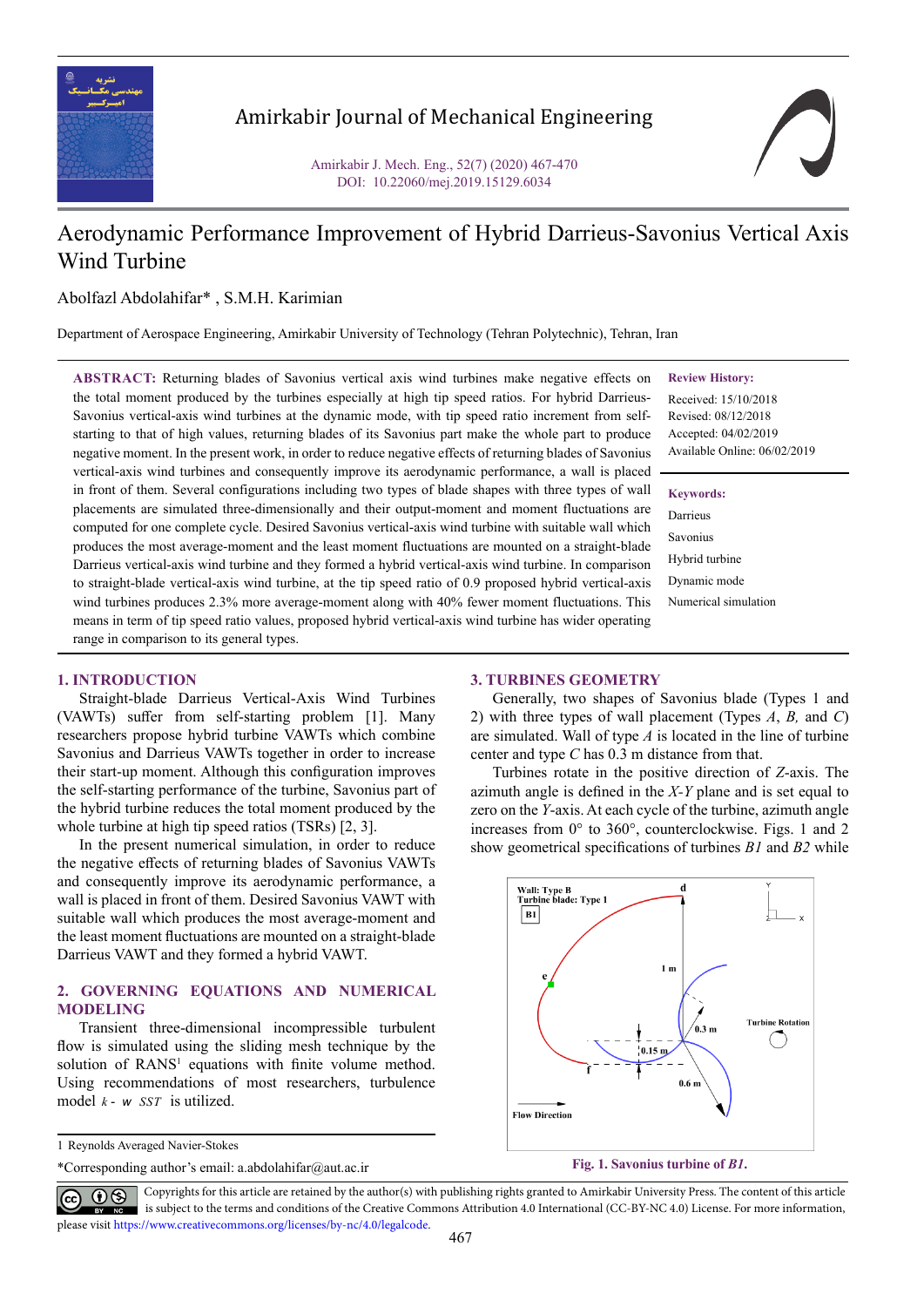

**Fig. 2. Savonius turbine of** *B2.* **Fig. 2. Savonius turbine of** *B2.*

their second blades are located at azimuth angle of 90°. The maximum radius of wall is equal to  $R=1$  m and its height is equal to Savonius blades, 0.4 m.

## **4. COMPUTATIONAL DOMAIN AND GRID GENERATION**

As shown in Figs. 3 and 4, solution domain is a rectangular cube, including stationery and rotating zones. Constant free stream velocity of 7 m/s along *X*-axis and static pressure at sea level condition of standard atmosphere have been applied at the inflow and outflow boundaries, respectively. Unstructured grid with about 5.3e+6 control volumes is generated within the domain, except close to the turbine blades, the wall and over the rotating zone where structured grid is generated.

#### **5. VALIDATION**

The experimental data of Elkhoury et al [4] and Fujisawa [5] are used to validate present simulation results for Darrieus and Savonius turbines, respectively. As shown in Fig. 5 according to total errors of less than 4%, good agreement is obtained.



**Fig. 3. The computation domain. Fig. 3. The computation domain.**



**Fig. 4. The rotating zone and wall. Fig. 4. The rotating zone and wall.**



**Fig. 5. Validation of the present simulation using Refs. [4, 5]. Fig. 5. Validation of the present simulation using Refs. [4, 5].**

### **6. RESULTS AND DISCUSSION**

After investigation of the total moment produces by each of the six cases of turbines and walls, the important results are presented. As seen in Fig. 6, the wall clearly has improved



**Fig. 6. Savonius turbines of** *B1* **and** *B2* **at 60 rpm. Fig. 6. Savonius turbines of** *B1* **and** *B2* **at 60 rpm.**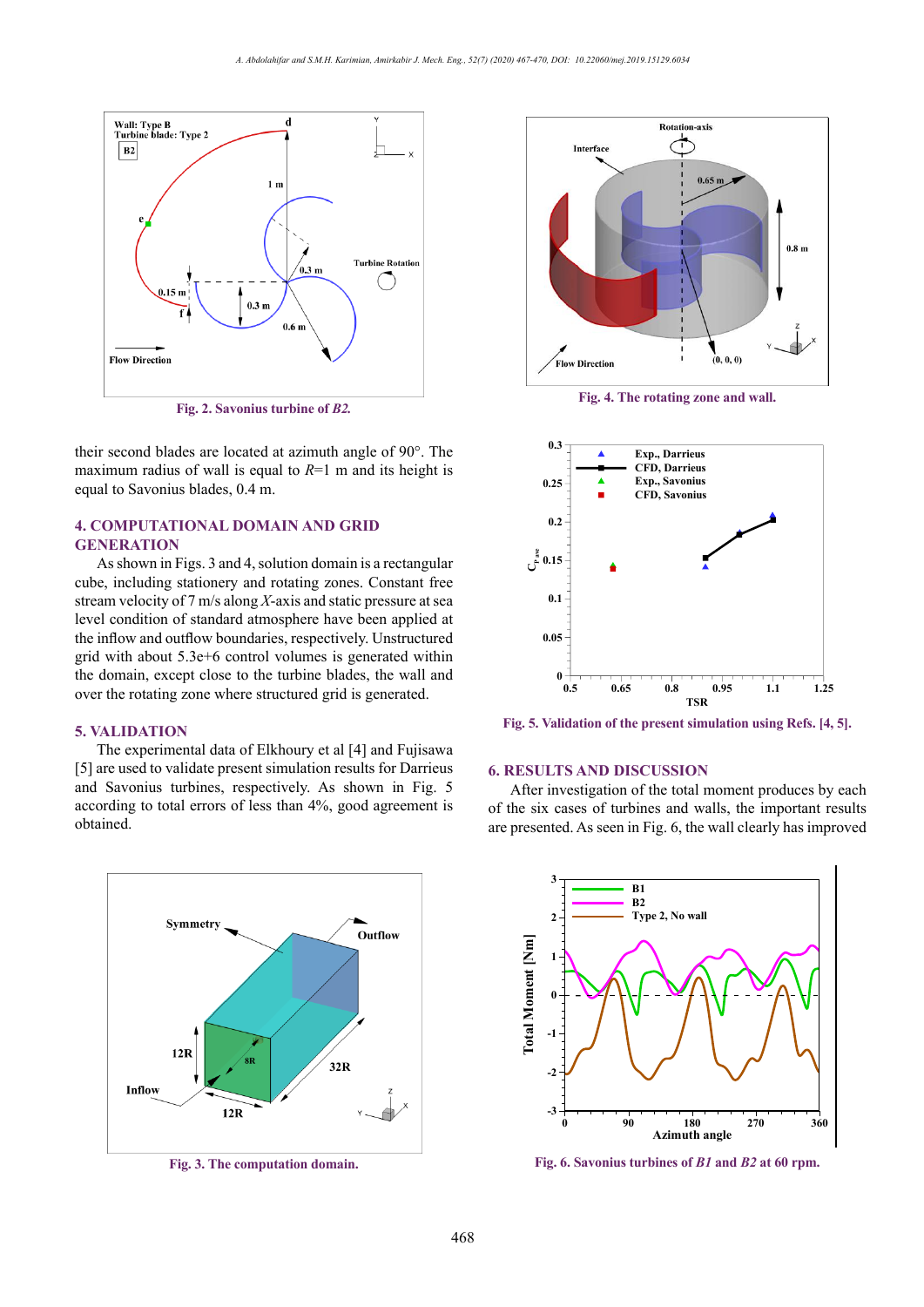total moment produced by Savonius turbine at 60 rpm. This means using proper wall has been made this rotational speed to come into the performance range of the turbine. In comparison to no wall type, configuration of *B2* has better performance with 164% more average of total moment and 48% less total moment fluctuations.

To perform smoother in terms of the total moment, an overlap of 0.1 m for turbine blades of *B2* is selected, according to Fig. 7. Results show that the overlap makes turbine *B4* to produce 2.6% more average of total moment with 40% less total moment fluctuations.

According to results of Fig. 8, turbine of *B4* produces 222% more average of total moment with 48% less total moment fluctuations. This turbine is chosen for Savonius part of hybrid turbine. As seen in Fig. 9, Savonius turbine of *B4* is mounted on a three-blade straight Darrieus VAWT with the same radius of Savonius part and height of 1.15 m. NACA0021 airfoil section with chord length of 0.3 m is selected for straight blades. As about the TSR, 60 rpm is equivalent of 0.9.



**Fig. 7. Savonius turbine of** *B4***. Fig. 7. Savonius turbine of** *B4***.**



**Fig. 8. Savonius turbine of** *B4* **at 60 rpm.**



**Fig. 9. Proposed hybrid turbine. Fig. 9. Proposed hybrid turbine.**



**Fig. 10. Comparison of the straight-blade VAWT and proposed hybrid turbine at 60 rpm. Fig. 10. Comparison of the straight-blade VAWT and proposed** 

The total moment produced by the proposed hybrid VAWT is compared with a three-blade straight Darrieus VAWT with the same radius and height (1 m and 1.6 m respectively) at mentioned TSR. According to results of Fig. 10, at the TSR of 0.9, the hybrid turbine produces 2.3% more average of total moment with 40% less total moment fluctuations.

#### **7. CONCLUSION**

Using the proper wall and Savonius blades, make the whole hybrid turbine to still work in TSR values around 0.9 and this is the high limitation of performance range of the hybrid turbine without any negative effects from Savonius part. Clearly according to results, conventional hybrid turbines cannot perform in aerodynamic performance as good as the proposed turbine.

**Fig. 8. Samuel Conventional Stabilizer. 8. Samuel Conventional Stabilizer.** As about the wind direction-dependent of the hybrid turbine, this can be simply solved using a simple blade to